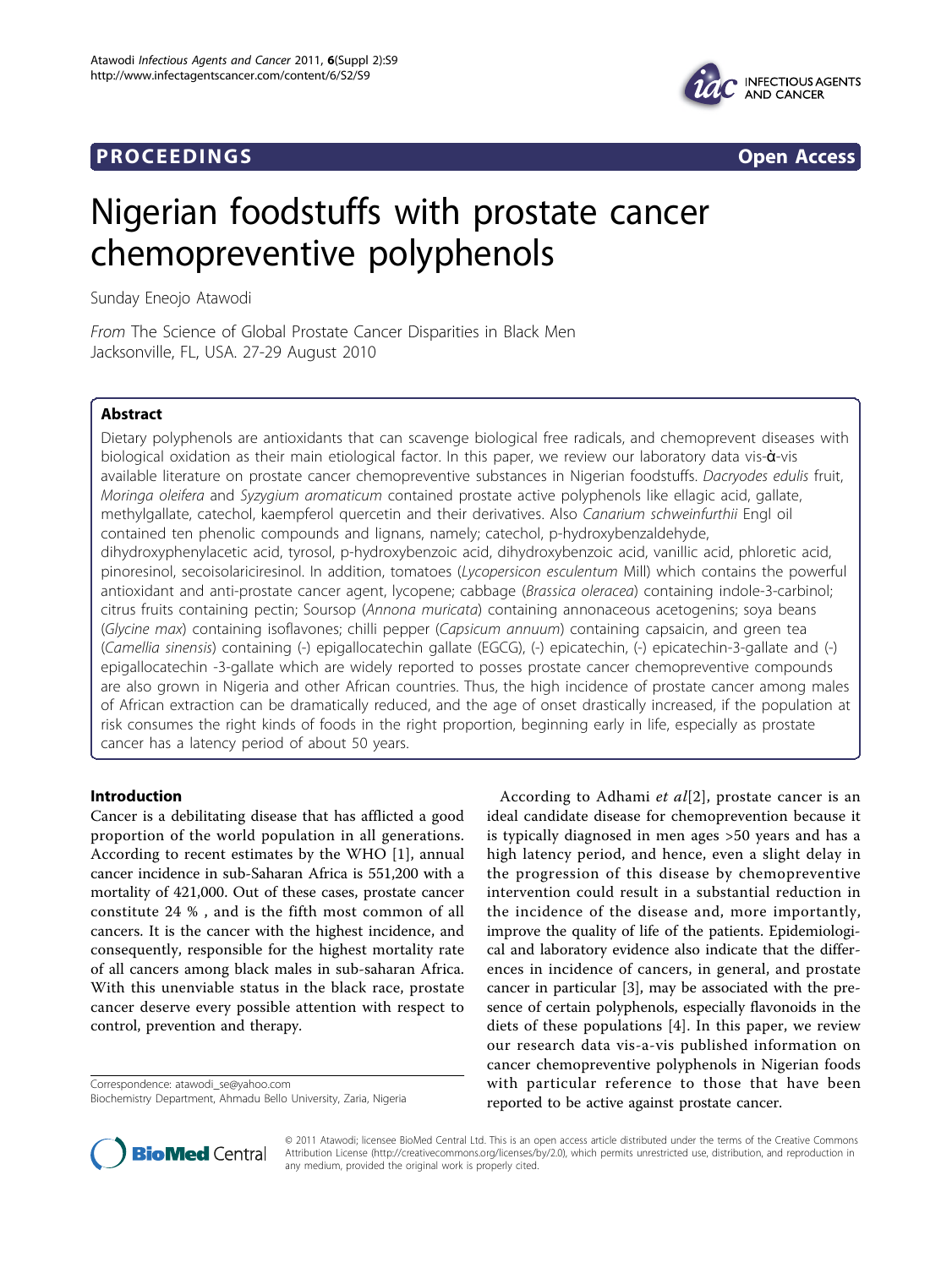#### Materials and methods

## Chemicals and reagents

Chemicals and reagents are of HPLC grade obtained from either Merck (Darmstadt, Germany). Serva (Heidelberg, Germany), Aldrich Chemie (Steinheim, Germany) or Fluka (Buchs, Switzerland). Standard phenolic compounds were obtained from laboratory stock maintained at German Cancer Research Centre, Heidelberg, Germany. All reagent solutions were made in double-distilled water.

#### Sample and sample extraction

Sun-dried food samples were acquired from retail outlet in Zaria, Kaduna State, Nigeria in July, 2004. The samples were prepared, stored and extracted with methanol on Soxhlex apparatus following prior extraction with hexane as previously reported [[5,6](#page-3-0)]. Extraction of the Canarium schweinfurthii Engl fruit oil was achieved by solvent-solvent extraction [\[7](#page-3-0)].

## Analytical high performance liquid chromatography and liquid chromatography-electrospray ionization mass spectrometry

This was conducted on a Hewlett-Packard (Agilent Technologies, Waldbronn, Germany) model 10980 liquid chromatograph (Latex, Eppelheim, Germany). Chromatographic separation was conducted using a C-18 reversephase (particle size, 5  $\mu$ m) column (25 cm × 2mm i.d.; Latex). For separation of individual compounds in the extract, 2% acetic acid in water (solvent A) and methanol (solvent B) were used as mobile phase when 20  $\mu$ L of the extract was injected. The solvent gradient consisted of 95% A for 2 minutes, 75% A in 8 minutes, 60% A in 10 minutes, 50% A in 10 minutes, and 0% A until completion of the run at 45 minutes. The flow rate of the mobile phase was maintained at 1 mL/minute (and 0.5mL/Minute for liquid chromatography-electrospray ionization mass spectrometry), and phenolic compounds in the eluate were detected with an ultraviolet dual-array detector (HP1040M, Hewlett-Packard) set at 278 and 340 nm for analytical HPLC. For liquid chromatography- electrospray ionization mass spectrometry, the analyses were conducted in the negative ion mode under the following conditions: dry gas (nitrogen) flow rate, 10 L/minute; nebulizer pressure = 30 psi, drying gas temperature = 350°C; capillary voltage = 2,500 V; fragmenter voltage = 100 V; mass range = 50–3,000 Da.2. Instrument control and data handling were by means of HP Chemstation (Hewlett-Packard) operating in the Microsoft Windows (Redmond, WA, USA) software environment. The amount of phenolic compounds in the extracts was estimated by the external standard method [[5,6\]](#page-3-0).

#### Antioxidant activity and radical scavenging activity

The hypoxanthine/xanthine oxidase assay system the 2 deoxyguanosine assay models were adopted to evaluate the antioxidant and radical scavenging capacity of the extracts [\[5-7\]](#page-3-0). The amounts of extracts producing the IC50 for these model systems were determined using the Table Curve Program (Jandel Scientific, Chicago, IL, USA), and the result expressed as  $\mu$ L from 5g/10 mL solution;  $1 \mu L = 0.5$ mg x 0.5 (dilution factor).

## Gas chromatography-mass spectrometry analysis

Analyses were performed on a HP 5973 mass spectrometer coupled to a HP 6890 gas chromatograph. Prior to GC-MS analysis, dried methanolic extracts  $(1 \mu L)$ were derivatized by addition of BSTFA (100 µL) at 37°C for 30 minutes. Separation of the analytes was achieved using an HP 5MS capillary column (30 m  $\times$  0.25 mm i. d; 0.25 μm film thickness). Helium was used as the carrier gas with a linear velocity of 0.9 mL/second. The oven temperature program was as follows: initial temperature, 100°C; 100–270°C at 4°C/minute; and maintained at 270°C for 20 minute. The gas chromatograph injector temperature was maintained at 250°C; the transfer line temperature was held at 280°C. The mass spectrometer parameters for electrospray ionization mode were as follows: ion source temperature, 230°C; electron energy, 70 eV; filament current, 34.6 µA; electron multiplier voltage, 1,200 V.

## Results

Whereas the methanolic extract of the leaves of *M. oleifera* Lam. contained chlorogenic acid, rutin, quercetin glucoside, and kaempferol rhamnoglucoside, the root and stem barks contained several procyanidin derivatives. Using the xanthine oxidase model system, the extracts exhibited strong in vitro antioxidant activity, with  $IC_{50}$  values of 16, 30, and 38 µL for the roots, leaves, and stem bark, respectively, while potent radical scavenging capacity was observed with the 2-deoxyguanosine assay model system, with  $IC_{50}$  values of 40, 58, and 72 µL for the leaves, stem bark, and root, respectively. Methanolic extract of Dacryodes edulis fruit on the other hand contained gallate, methylgallate, catechol, ellagic acid, quercetin and quercetin rhamnoside, which were detectable with HPLC-MSD with no additional compound peaks found by GC-MS analysis when extract was derivatized with BSFTA. Gallate occurred in the highest amount while quercetin was present in the least quantity (0.11mg/kg). Dacryodes edulis fruit showed high inhibitory effect on the xanthine oxidase system (IC50=  $14 \mu L$ ), but the radical scavenging capacity was rather poor  $IC_{50}$  value (357 µL) when analyzed with the 2-deoxyguanosine-assay system. Canarium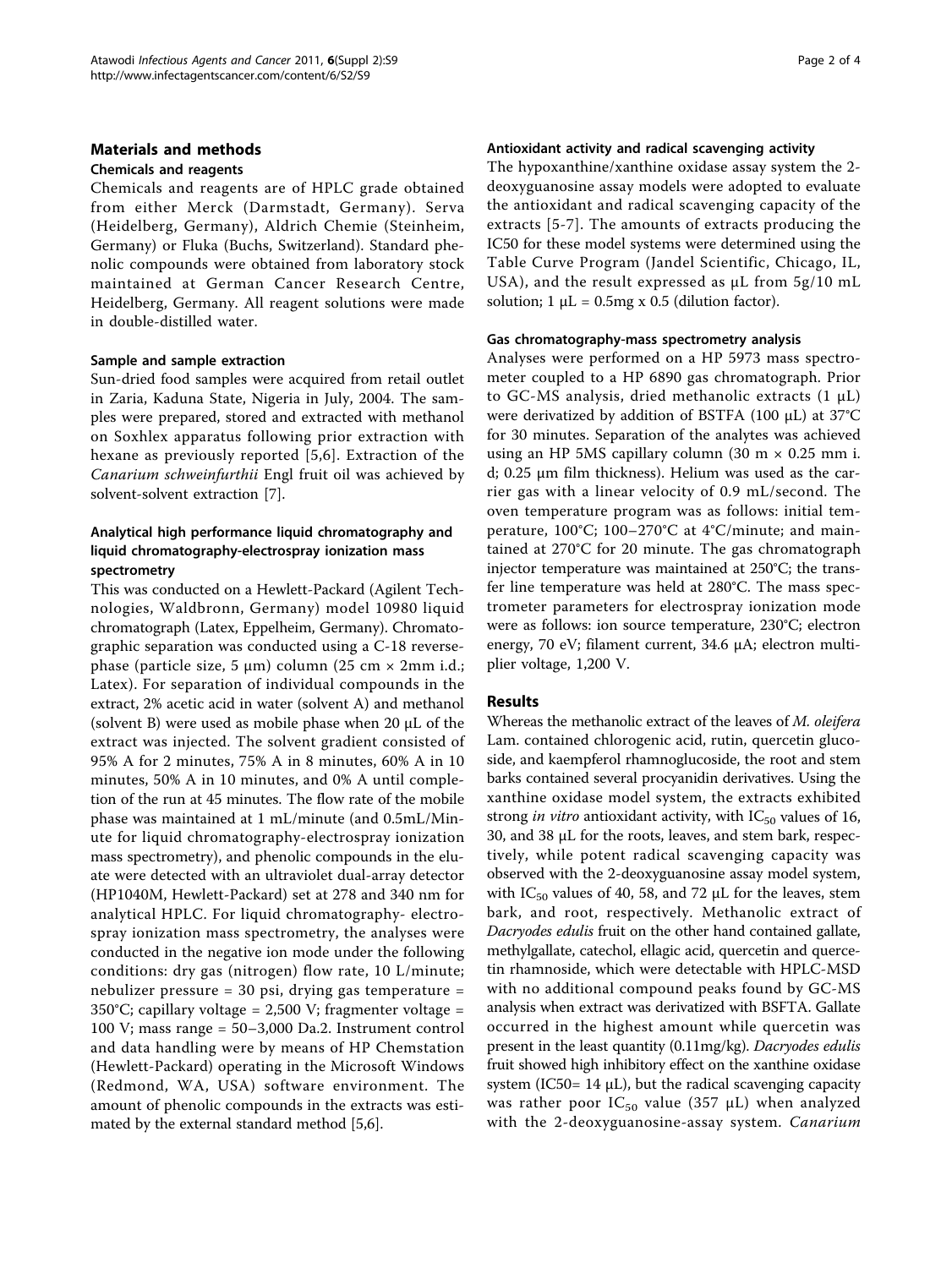| S/<br>Νo | Food<br>(Common Names)                           | Foods<br>(Botanical<br>Names)   | <b>Polyphenol Composition</b>                                                                                                                                                                                                                               |
|----------|--------------------------------------------------|---------------------------------|-------------------------------------------------------------------------------------------------------------------------------------------------------------------------------------------------------------------------------------------------------------|
|          | African pear, African<br>plum                    | Dacryodes edulis<br>fruit       | Gallate, methylgallate, catechol, ellagic acid, quercetin and quercetin rhamnoside                                                                                                                                                                          |
| 2.       | Drumstick, Horse Radish Moringa oleifera<br>Tree |                                 | Chlorogenic acid, rutin, quercetin glucoside, kaempferol rhamnoglucoside, procyanidins                                                                                                                                                                      |
| 3.       | African olive                                    | Canarium<br>schweinfurthii Engl | Catechol, p-hydroxybenzaldehyde, dihydroxyphenylacetic acid, tyrosol, p-hydroxybenzoic acid,<br>dihydroxybenzoic acid, vanillic acid, phloretic acid, pinoresinol, secoisolariciresinol                                                                     |
| 4.       | Soursop, Graviola,<br>Brazilian pawpaw           | Annona muricata                 | Annonaceous acetogenins (annomontacin, annomuricatins, annomuricins, annomutacin,<br>annonacin, annonacinone annocatalin, annohexocin, annomonicin, annopentocin, muricins<br>muricatetrocin, longifolicin epomuricenins, epomurinins, gigantetrocins, etc) |
| 5.       | Tomatoes                                         | Lycopersicon<br>esculentum Mill | Lycopene                                                                                                                                                                                                                                                    |
| 6.       | Cabbage                                          | Brassica oleracea               | Indole-3-carbinol                                                                                                                                                                                                                                           |
| 7.       | Soya beans                                       | (Glycine max)                   | Isoflavones (daidzein and genistein)                                                                                                                                                                                                                        |
| 8.       | Green tea                                        | Camellia sinensis               | (-) epigallocatechin gallate (EGCG), (-) epicatechin, (-) epicatechin-3-gallate and (-)<br>epigallocatechin -3-gallate                                                                                                                                      |
| 9.       | Chili pepper                                     | Capsicum spp                    | Capsaicin                                                                                                                                                                                                                                                   |
| 10.      | Citrus fruits                                    | Citrus spp                      | Pectins, Limonoids                                                                                                                                                                                                                                          |

Table 1 Cancer Chemopreventive Polyphenols in some Nigerian Foodstuffs

schweinfurthii Engl oil contained ten polyphenols, namely; catechol, p-hydroxybenzaldehyde, dihydroxyphenylacetic acid, tyrosol, p-hydroxybenzoic acid, dihydroxybenzoic acid, vanillic acid, phloretic acid, pinoresinol, secoisolariciresinol with IC50 of 56  $\mu$ L and IC<sub>50</sub>=104, when assayed by xanthine oxidase and 2-deoxyguanosine method, respectively (Table 1).

## **Discussion**

The potent antioxidant and radical scavenging capacity observed, is a good reflection of the polyphenol composition of Canarium schweinfurthii Engl fruit oil, Dacryodes edulis and Moringa oleifera extracts (Table 1). Biological activities such as these have been credited with chemoprevention of diseases like cancer, which result, at least in part, from oxidative damage [\[4,8](#page-3-0)]. The difference in the polyphenol composition and antioxidant activities of different parts of *M.oleifera*, suggests that different parts of the same plant may have significantly different anticancer activity.

Quercetin and quercetin derivatives as detected in these Nigerian foods have been reported to inhibit prostate cancer colony melanoma growth, and act as proapoptotic agent [\[9,10](#page-3-0)]. Similarly, ellagic acid, an oxidation product of gallic acid, catechol, kaempferol and its derivatives which were detected in these Nigerian foodstuffs have undergone different levels of study as possible prostate cancer chemopreventive agents, with promising results, including potent antimutagenesis, antitumour and antimetastasis properties[[3,11\]](#page-3-0); effects that are also relevant to prostate cancer control and chemoprevention [[3](#page-3-0),[8-11\]](#page-3-0). Besides, many of the polyphenols and lignans

detected in Canarium schweinfurthii Engl fruit oil have been credited with, among others, prostate cancer chemoprevention activities [\[3,4](#page-3-0),[7](#page-3-0),[12](#page-3-0)].

In addition to these foodstuffs, other food materials widely reported to posses prostate cancer chemopreventive compounds are also grown in Nigeria (table 1). These include tomatoes which contains the powerful antioxidant and anti-prostate cancer agent, lycopene; cabbage which contains indole-3-carbinol; citrus fruits which contains pectin; Graviola or Soursop (Annona muricata) which contains the annonaceous acetogenins, soya beans (*Glycine max*) which contains the isoflavones, daidzein and genistein; Capsicum spp which contains capsaicin, and Camellia sinensis which contains (-) epigallocatechin gallate (EGCG), (-) epicatechin, (-) epicatechin-3-gallate and (-) epigallocatechin -3-gallate [[2-4,8\]](#page-3-0). Therefore, though prostate cancer is historically more prevalent in males of African extraction, the incidence can be dramatically reduced, and the age of onset drastically increased, if the population at risk consumes the right kinds of foods in the right proportion, beginning early in life, especially as prostate cancer has a gestation period of about 50 years.

#### Acknowledgements

This article has been published as part of Infectious Agents and Cancer Volume 6 Supplement 2, 2011: Proceedings of the First Biennial Conference on the Science of Global Prostate Cancer Disparities in Black Men. The full contents of the supplement are available online at [http://www.](http://www.infectagentscancer.com/supplements/6/S2) [infectagentscancer.com/supplements/6/S2](http://www.infectagentscancer.com/supplements/6/S2).

#### Competing interests

The author declares that he has no competing interests.